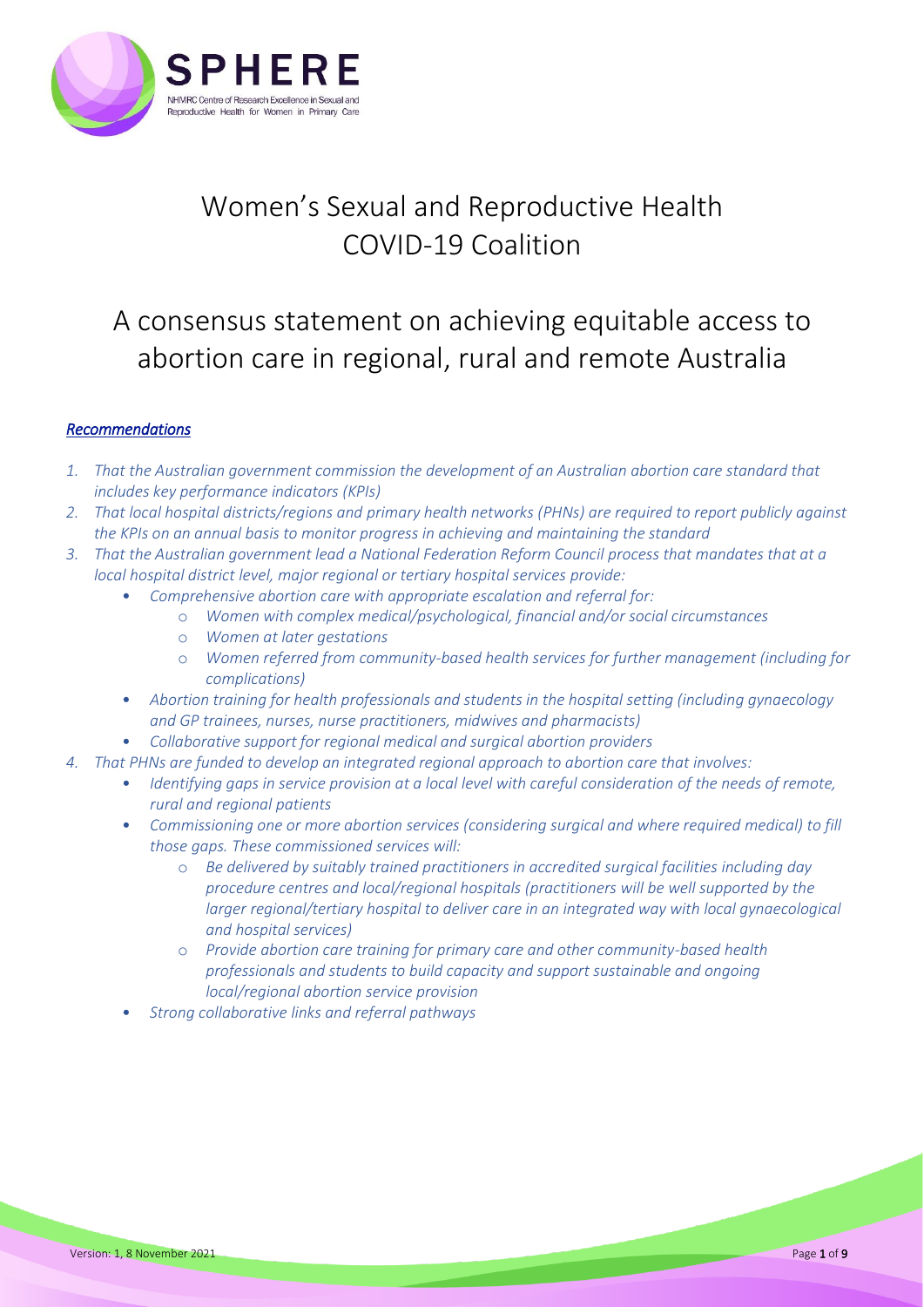

## **Background**

Access to abortion care in Australia is highly inequitable, with limited availability and inconsistent access to both medical and surgical abortion services and few publicly-funded options available in most states, particularly in regional, rural and remote areas (case study 1). One in four women in Australia have experienced an unintended pregnancy, and approximately one-third of these end in abortion (1). The rate of unintended pregnancy is disproportionately higher amongst those living in non-urban areas (2), and access to abortion services similarly differs by geographical location due to few abortion providers in rural and regional areas, smaller communities and long distances required to access services (3).

## Case study 1: Abortion services in rural & remote QLD during the Covid-19 pandemic

"Approximately 29% of Australia's population live in rural and remote areas… Access to sexual and reproductive health services such as contraception and abortion is hampered by several factors. Geographical remoteness from specialist services is compounded by conservative attitudes and conscientious objection to the provision of contraception and abortion. Most regional public hospitals do not routinely provide abortion care except in the case of fetal anomalies, and often the only local alternative for healthcare is a faith-based private provider, where neither contraception nor abortion are offered…

Sexual and Reproductive Health [services] have had to charter private planes to deliver surgical abortion services in central and north Queensland, as the COVID-induced collapse of the domestic travel industry bites...

For most of the last 12 months, provision of abortion care in Australia has been even more challenging than usual due to the lack of commercial flight availability caused by movement restrictions in the COVID-19 pandemic. There is a long-term shortage of local abortion providers in regional and rural areas and we have regularly relied on flyin, fly-out clinical staff to guarantee service provision…"

-Dr Catriona Melville, Marie Stopes Australia

## *Sources:*

*[www.ogmagazine.org.au/23/2-23/abortion-services-in-rural-remote-australia/](http://www.ogmagazine.org.au/23/2-23/abortion-services-in-rural-remote-australia/) [www.abc.net.au/news/2020-05-02/abortion-providers-take-private-flights-during-coronavirus/12181846](http://www.abc.net.au/news/2020-05-02/abortion-providers-take-private-flights-during-coronavirus/12181846)*

## Challenges and barriers to accessing abortion care

## *Low number of abortion providers*

There are relatively few abortion providers in the primary care setting and hospital system in Australia (4, 5) and even fewer who can manage complex medical and gynaecological cases (6). Only a minority of specialist and trainee obstetricians and gynaecologists perform surgical abortions, due in part to institutional barriers and public stigma (5). Only 3,018 out of approximately 29,017 registered GPs are active prescribers of medical abortion drugs (4).

## *Sparse and inconsistent public hospital provision*

Inconsistencies in abortion provision in public hospitals in particular, including sparse availability in many parts of Australia, create further inequalities in access (7). The low numbers, or in some cases, complete lack of public and private hospital abortion providers in some regional areas (8) mean few referral pathways exist particularly for surgical abortion, as most providers are located in metropolitan areas. Many hospitals do not perform abortions (9)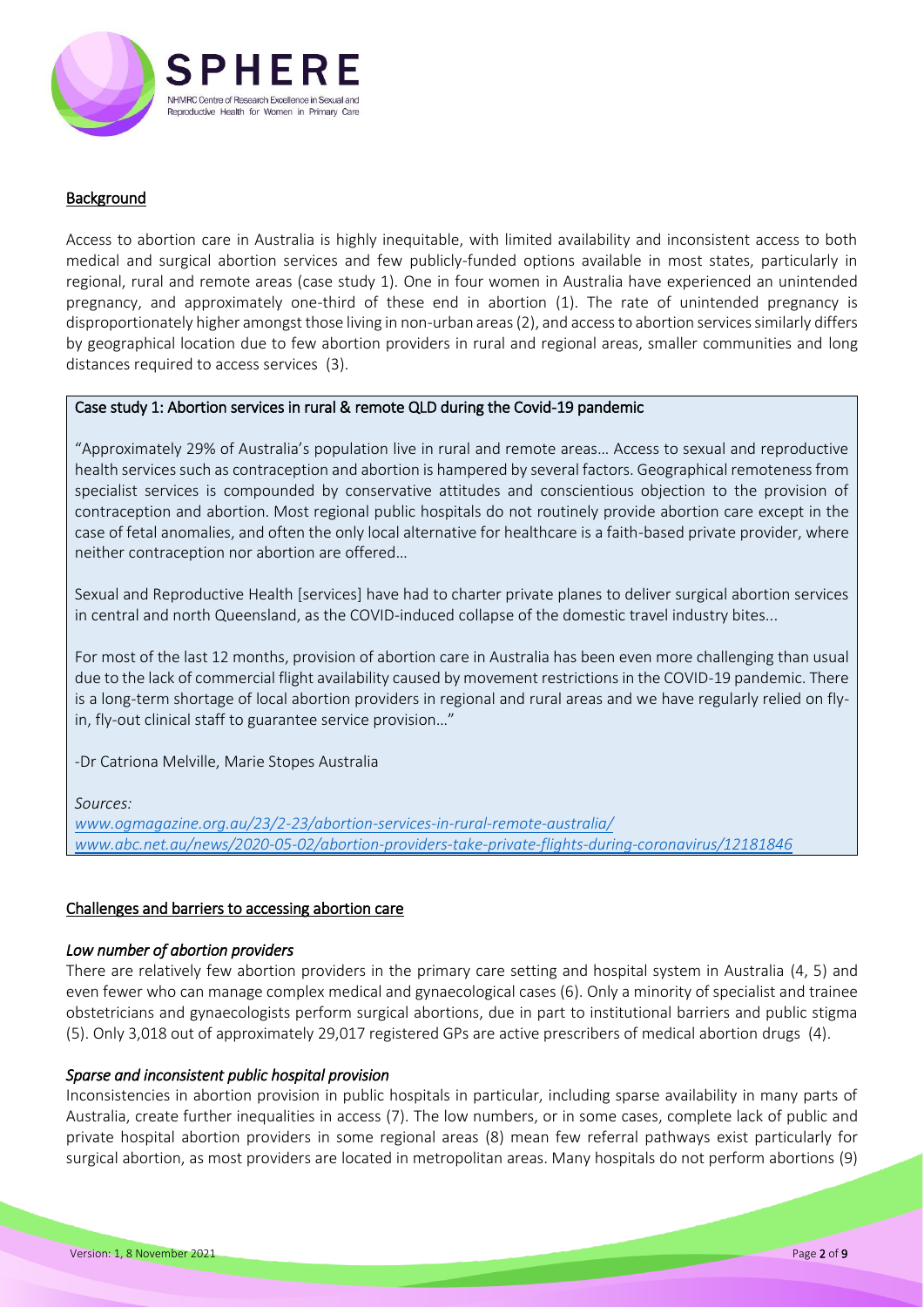

as it may not be an explicit expectation under their service agreement, and some faith-based public and private hospitals prohibit provision of abortion and contraception (6, 10) (case study 2).

### Case study 2: Women's healthcare in a Catholic Hospital

"Mater Mothers' Hospitals are the largest provider of maternity and newborn care in Australia…

*What services are not provided at a Catholic hospital?* The Catholic Church values human life from conception. Therefore, in accordance with the principles of the Church, we do not provide termination of pregnancy or contraceptive procedures.

*Termination of pregnancy:* We respect every woman's right to follow her conscience in medical decisions, including her right to request a termination of pregnancy. We understand this is a difficult decision often made under difficult circumstances and time constraints. However, Mater Mothers' Hospitals do not provide terminations of pregnancy. If such a request is made, in order to achieve the best possible outcome, we will ensure she has all the information she requires to attend another facility that will provide appropriate counselling and clinical services to help with a final decision, and provide ongoing support. However, if a woman's life is in danger, we will provide life-saving treatment even if the unintended consequence is the loss of her baby..."

#### *Source:*

*<http://brochures.mater.org.au/brochures/mater-mothers-hospital/women-s-healthcare-in-a-catholic-hospital>*

## *Limited provision in primary care*

Accessing an early medical abortion (up to 9 weeks gestation) can be unnecessarily challenging due to both the limited provision of abortion care in general practice and the lack of transparency regarding the availability of services that do exist. About 30% of women in Australia live in regions in which there is no local GP provision of medical abortion including about 50% of women in remote Australia (11). Many GPs have limited knowledge about medical abortion (12, 13), or have concerns about a lack of access to surgical support if required (14). Whilst there is scope for task-sharing of this service between nurses and doctors in primary care, legislative barriers prevent nurses from becoming medical abortion prescribers (15, 16). This is a considerable barrier to provision of abortion care and is out of step with globally accepted normative standards (17, 18).

#### *Widespread community and professional stigma and conscientious objection*

Around 15% of Australian obstetrics and gynaecology fellows and trainees in 2009 were conscientious objectors of abortion (5). Conscientious objection may be higher in regional and rural areas and amongst GPs with one study undertaken in regional Victoria finding that 38% of interviewed GPs referred women to another GP due to conscientious objection (62% of these GPs were trained overseas) (12). Perceived stigma and concern about the risk of personal attack are also factors; GPs who provide abortion services have reported experiencing disapproval and strained relationships with colleagues (14). Many GPs do not advertise that they are delivering abortion care due to concerns about stigma in the community (19), meaning many women do not know the location of a service or provider (20). There are reports that some providers in regional and rural areas have ceased providing this service due to threats and abuse (21).

#### *Few pharmacists dispensing medical abortion medicines*

Women and health providers can also face difficulties in knowing which pharmacies dispense medical abortion medicines. Additionally, certification to dispense medical abortion medicines is pharmacist-specific, meaning the certified pharmacist must be available to dispense the medicines. Currently only 5,556 of 16,174 community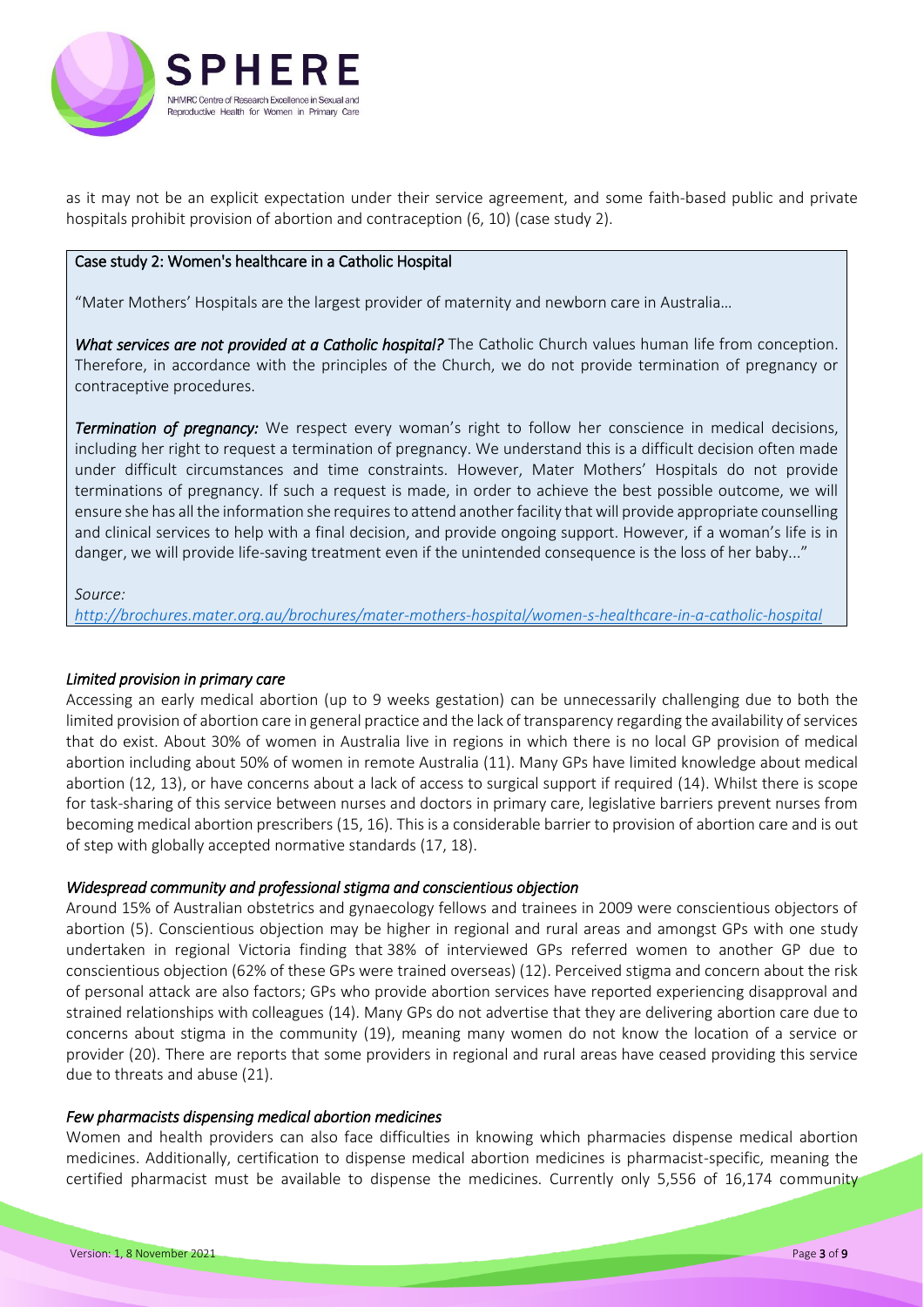

pharmacists are active dispensers of medical abortion medicines (4), and one in six pharmacists appear to be conscientious objectors (22).

## *Long distances to travel ("abortion deserts")*

The long distances women often have to travel for an abortion poses a significant barrier to access (21). 'Abortion deserts', defined as areas where there are no GP prescribers and no surgical options and women have to travel more than 160km to access services (23), are common in rural and remote parts of Australia. Women must rely on hospitals and private clinics in metropolitan areas, which can pose financial and logistical challenges and delays to care. More than one in ten women require an overnight stay when accessing an abortion due to the long distance they are required to travel, and 4% have to travel outside their state of residence (24).

## *High out of pocket costs*

As a result of few abortions being carried out in the public hospital setting, costs are pushed back onto individual women. Across Australia there is a lack of affordable or no-cost abortion services (24-29). Access to low-cost surgical procedures outside of public hospitals is difficult in most jurisdictions, and especially in rural areas where there are few providers (30). Additional expenses may also include travel costs, overnight accommodation, taking time off work and childcare if required (30). These additional expenses can be up to 41% of overall costs (24), and have also been identified as the costs which create greater difficulty in access (26). Two-thirds of women have to obtain financial assistance from one or more sources (e.g. partner, family members) to pay for their abortion (24). Women not eligible for Medicare, including international students and women on temporary visas, must also pay for the procedure and other associated costs in full. While Medicare rebates are available for consultations concerned with medical abortion (including, since July 2021, those consultations delivered by telehealth (31)), out of pocket costs and gap payments still apply.

## *Low awareness of telehealth option among women*

Telehealth medical abortion is comparable in safety, efficacy and acceptability to in-person medical abortion services and can improve access (32, 33). However, whilst the availability of MBS telehealth item numbers has made telehealth medical abortion more accessible, medical abortion via telehealth is still limited by the small number of registered providers providing abortion care. Further, whilst Medicare-funded telehealth services can now be provided by GPs, non-government and private organisations, many women remain unaware of the availability of telehealth as a mode of delivery of these services (34, 35).

## *Limited training opportunities for future health workforce*

The low and inconsistent number of abortions provided in hospital settings and primary care throughout Australia also has implications for health professional training, including future GPs and gynaecologists who may never be exposed to this area of medicine during their hospital rotations or in their GP training placements in the community (36). The future delivery of abortion services and the capacity of the health workforce to meet demand is therefore precarious.

## Proposed ways forward

#### *Abortion care standards, data collection and reporting framework*

To guide a high quality of care and improve access to abortion services it is critical to develop a national abortion care standard in Australia, which includes key performance indicators and measures. This could be similar to the Abortion Care Quality Standard developed in the UK (37). Similar standards have been introduced in other countries for example, the Sexual Health Quality Standard in England and Wales (38) and the Sexual Health Standards in Scotland (updated standards out for consultation in 2021) (39) with governments mandating regular monitoring and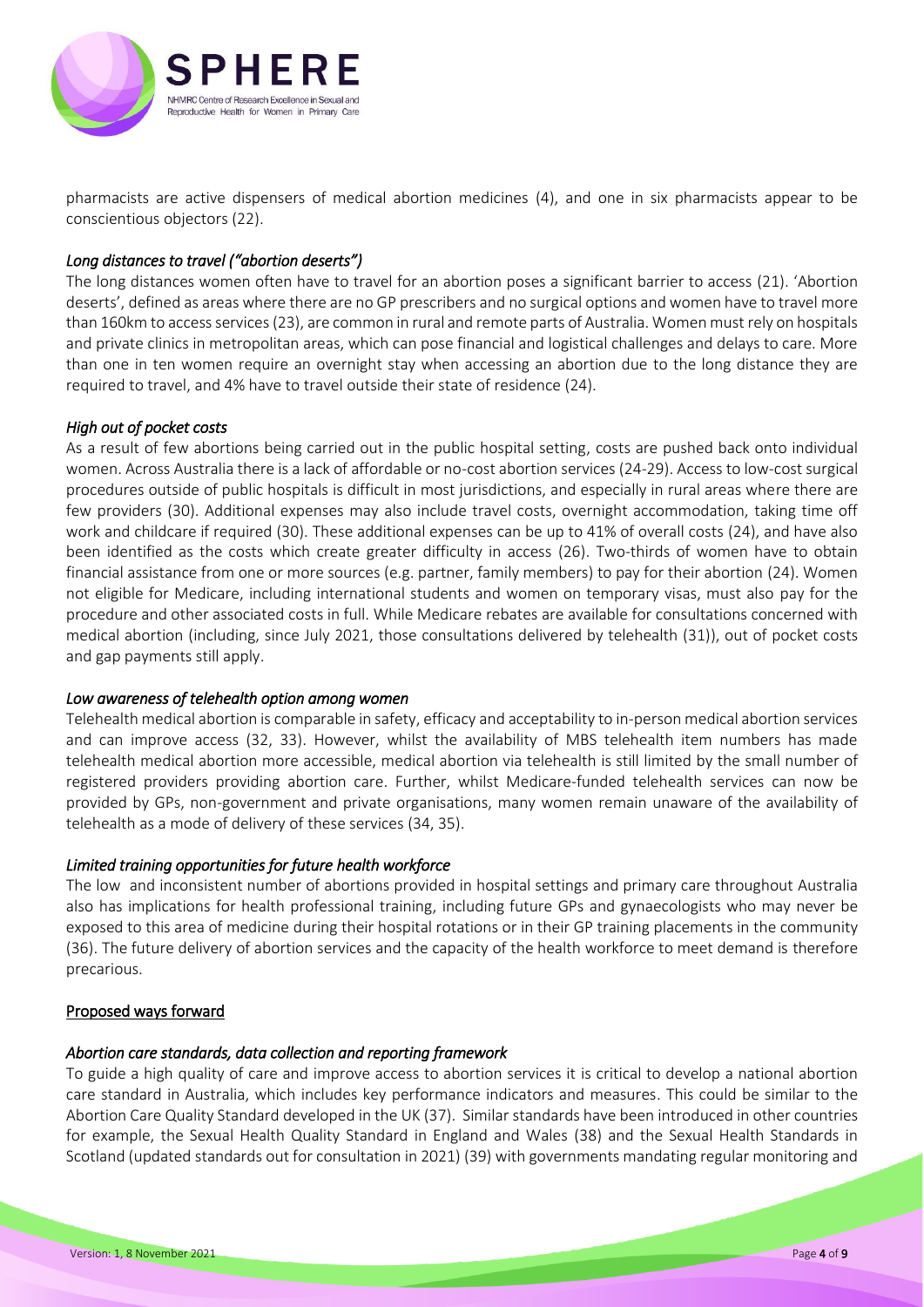

reporting of outcomes to track progress. This approach is much needed in Australia (40) to not only ensure regional level accountability but also to provide the data by which to monitor progress .

## *Strong leadership and investment to implement a regional framework for abortion care in regional/rural areas*

Abortion is an essential health service and as such responsibility for the delivery of this service nationwide must be held by the Commonwealth Department of Health.

To truly support reproductive choice and decision-making it is important that women are able to choose between having a medical and surgical abortion, depending on the gestation of their pregnancy. Routine medical and surgical abortion care should be managed through local and regional community-based health and hospital services (including local/regional hospitals, day procedure centres, gynaecologist clinics and general practices). Communitybased provision of surgical abortion could be facilitated through regionally targeted infrastructure funding from state or federal governments and co-location in local hospital or day procedure centres. Women with complex medical/psychological, financial and/or social circumstances and women presenting at later gestations could then be managed in the local/regional hospital setting (a hub and spoke type model). All hospitals providing women's health services (e.g. early pregnancy loss services (miscarriage management and support)) have a duty of care to provide surgical abortion care, an essential women's health service, and already have the capacity to do so. Establishing rapid referral pathways and provider training opportunities in both the hospital and community settings will be important to facilitate this, as well as providing better information to raise awareness of telehealth options available to women.

Federal and state governments should focus on the implementation of abortion services in hospitals. This should be facilitated through a National Federation Reform Council process mandating that at a local hospital district level, major regional or tertiary hospital services provide:

- Comprehensive abortion care with appropriate escalation and referral for:
	- o Women with complex medical/psychological, financial and/or social circumstances
	- o Women at later gestations
	- o Women referred from community-based health services for further management (including for complications)
- Abortion training for health professionals and students in the hospital setting (including gynaecology and GP trainees, nurses, nurse practitioners, midwives and pharmacists)
- Collaborative support for regional medical and surgical abortion providers
- Public reporting against the KPIs on an annual basis to monitor progress in achieving and maintaining the abortion care standard

Primary Health Networks (PHNs) should be funded by the Australian government to develop an integrated regional approach to abortion care that involves identifying gaps in service provision at a local level (with careful consideration of the needs of remote, rural and regional patients), and commissioning one or more abortion services (considering surgical and where required medical) to fill those gaps in areas of need in their network region. These commissioned services will:

- Be delivered by suitably trained practitioners in accredited surgical facilities including day procedure centres and local/regional hospitals (practitioners will be well supported by the larger regional/tertiary hospital to deliver care in an integrated way with local gynaecological and hospital services)
- Provide abortion care training for primary care and other community-based health professionals and students to build capacity and support sustainable and ongoing local/regional abortion service provision

PHNs must ensure collaboration with, and integration between, community-based health services and regional/tertiary hospitals to promote continuty of care for women, ensure strong collaborative links and referral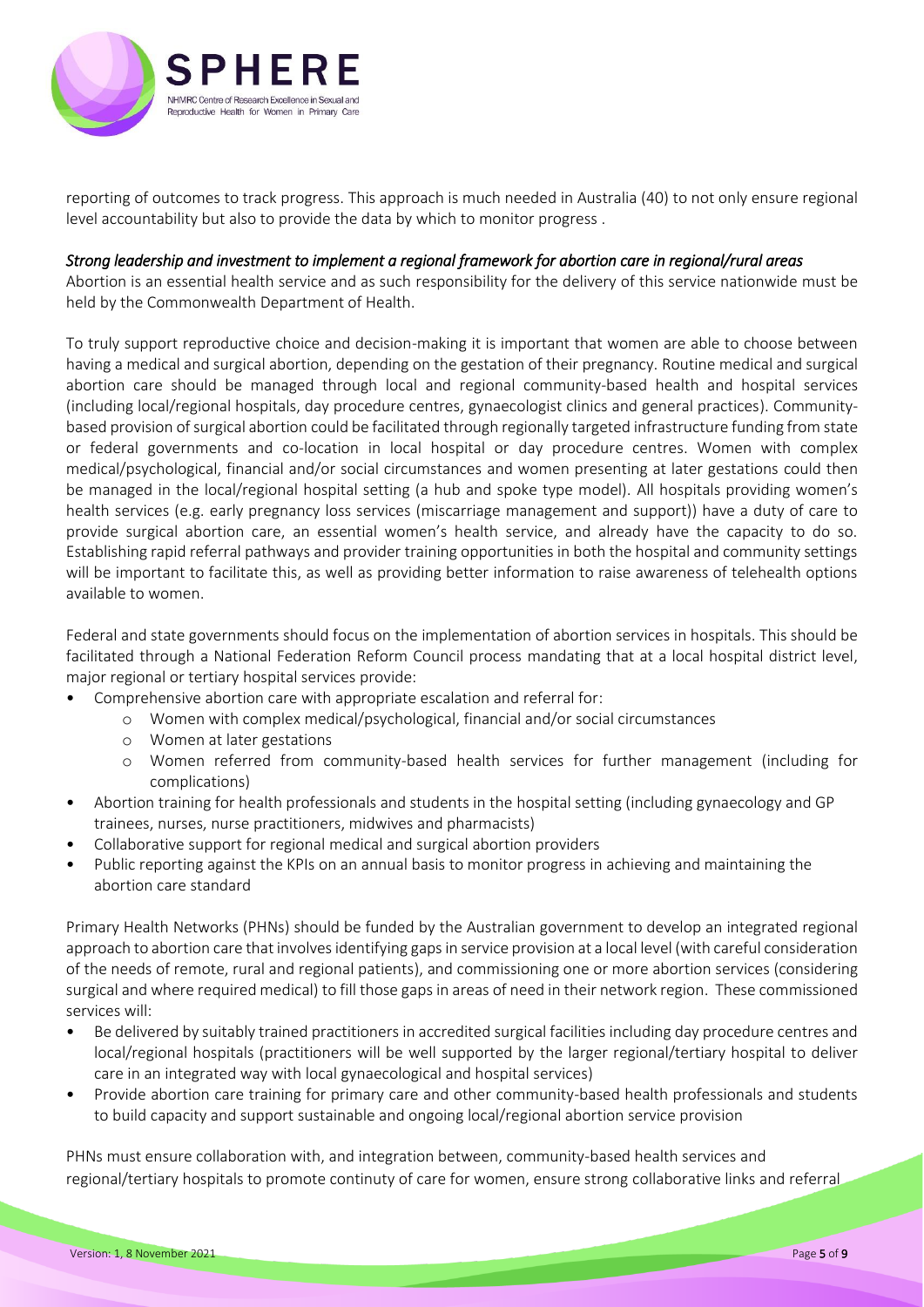

pathways, and ensure that community-based abortion providers are well-supported to deliver care in an integrated way with gynaecological and hospital services. PHNs should also be required to report publicly against the KPIs on an annual basis to monitor progress in achieving and maintaining the abortion care standard. PHNs will therefore be responsible for identifying areas of need in their local regions and commissioning community services in response (as they currently do for mental health and drug and alcohol services at a regional level).

A similar model has been successfully implemented in the area of mental health in Australia, as described in case study 3. A similar approach could be undertaken to establish and deliver abortion care in the community. Like the headspace model, this will require synergistic planning with, and co-investment on behalf of, state and territory governments, as well as the support and involvement of local communities (41).

## Case study 3: *headspace:* Australia's National Youth Mental Health Foundation

"*headspace*, Australia's national youth mental health initiative, was created in 2006 in response to the recognition that the existing health system needed to be much more accessible and effective for young people with mental and substance use disorders. With funding of more than \$54 million from the Australian Government, a carefully constructed and selected system of 30 "communities of youth services", or integrated service hubs and networks, across the nation (was) established, supported by programs for community awareness, workforce training and evidence-based resource material.

*headspace* aims to improve access, and service cohesion and quality, and ultimately health and social outcomes, for young people aged 12–25 years experiencing mental illness and related substance use problems. Within the Council of Australian Governments framework (now known as the National Federation Reform Council), this (required) synergistic planning with, and co-investment on behalf of, state and territory governments, as well as the support and involvement of local communities and the wider Australian society."

*Source: McGorry PD, Tanti C, Stokes R, Hickie IB, Carnell K, Littlefield LK, et al. headspace: Australia's National Youth Mental Health Foundation — where young minds come first. Med J Aust 2007;187(7):S68. [https://www.mja.com.au/journal/2007/187/7/headspace-australias-national-youth-mental-health-foundation](https://www.mja.com.au/journal/2007/187/7/headspace-australias-national-youth-mental-health-foundation-where-young-minds)[where-young-minds](https://www.mja.com.au/journal/2007/187/7/headspace-australias-national-youth-mental-health-foundation-where-young-minds)*

Increasing access to abortion care will contribute to meeting the goals of the National Women's Health Strategy (2020-2030), which seeks to ensure pathways to care are strengthened, particularly for women in rural and remote areas, and includes "equitable access to pregnancy termination services" as a key measure of success (42). Government and stakeholder commitment to women's reproductive health and health system strengthening is critical to ensure equitable and timely access to abortion care by women regardless of where they live in Australia.

Note: The Coalition uses *women* as an inclusive and broad term that refers to and acknowledges the diversity in needs and experiences of all people who may access and use abortion and women's sexual and reproductive health services including other people who do not identify as women but can experience pregnancy and abortion and may need to access these.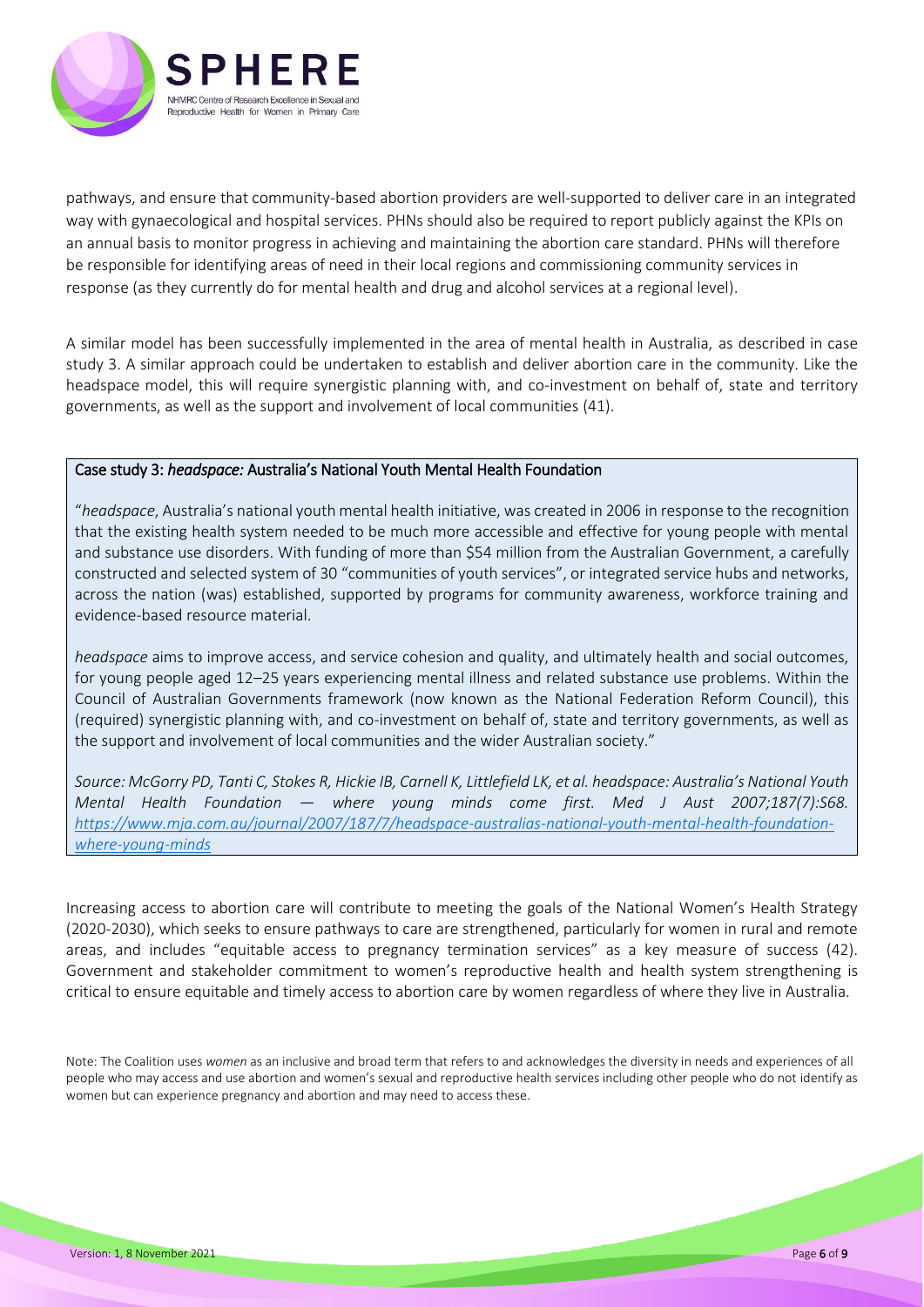

## References

1. Taft AJ, Shankar M, Black KI, Mazza D, Hussainy S, Lucke JC. Unintended and unwanted pregnancy in Australia: A cross-sectional, national random telephone survey of prevalence and outcomes. Medical Journal of Australia. 2018;209(9):407-8.

2. Rowe H, Holton S, Kirkman M, Bayly C, Jordan L, McNamee K, et al. Prevalence and distribution of unintended pregnancy: The Understanding Fertility Management in Australia National Survey. Australian and New Zealand Journal of Public Health. 2016;40(2):104-9.

3. Rowe H, Holton S, Kirkman M, Bayly C, Jordan L, McNamee K, et al. Abortion: Findings from women and men participating in the Understanding Fertility Management in contemporary Australia national survey. Sexual health. 2017;14(6):566-73.

4. MS Health. Medical abortion prescriber and dispenser update July 2021. Melbourne, Australia: MSI Reproductive Choices; 2021 [Available from: [https://www.mshealth.com.au/wp-content/uploads/MS-Health-July-](https://www.mshealth.com.au/wp-content/uploads/MS-Health-July-2021-Update-1.pdf)[2021-Update-1.pdf.](https://www.mshealth.com.au/wp-content/uploads/MS-Health-July-2021-Update-1.pdf)

5. de Costa CM, Russell DB, Carrette M. Views and practices of induced abortion among Australian Fellows and specialist trainees of the Royal Australian and New Zealand College of Obstetricians and Gynaecologists. Medical Journal of Australia. 2010;193(1):13-6.

6. Victorian Law Reform Commission. Law of Abortion: Final Report. Melbourne, VIC: Victorian Law Reform Commission; 2008 [Available from: [https://www.lawreform.vic.gov.au/wp-](https://www.lawreform.vic.gov.au/wp-content/uploads/2021/07/VLRC_Abortion_Report.pdf)

[content/uploads/2021/07/VLRC\\_Abortion\\_Report.pdf.](https://www.lawreform.vic.gov.au/wp-content/uploads/2021/07/VLRC_Abortion_Report.pdf)

7. Dawson A, Bateson D, Estoesta J, Sullivan E. Towards comprehensive early abortion service delivery in high income countries: insights for improving universal access to abortion in Australia. BMC Health Services Research. 2016;16(1):612.

8. Nothling L. With closure of Marie Stopes clinics, regional women seeking an abortion will now find it even tougher: ABC News; 2021 [Available from[: https://www.abc.net.au/news/2021-08-30/access-to-abortion-really](https://www.abc.net.au/news/2021-08-30/access-to-abortion-really-difficult-in-regional-qld/100414012)[difficult-in-regional-qld/100414012.](https://www.abc.net.au/news/2021-08-30/access-to-abortion-really-difficult-in-regional-qld/100414012)

9. Holton S, Rowe H, Kirkman M, Jordan L, McNamee K, Bayly C, et al. Barriers to Managing Fertility: Findings From the Understanding Fertility Management in Contemporary Australia Facebook Discussion Group. Interactive Journal of Medical Research. 2016;5(1):e7-e.

10. Mater Mothers' Hospitals. Women's Healthcare in a Catholic Hospital: Mater Mothers' Hospitals; 2019 [Available from: [http://brochures.mater.org.au/brochures/mater-mothers-hospital/women-s-healthcare-in-a](http://brochures.mater.org.au/brochures/mater-mothers-hospital/women-s-healthcare-in-a-catholic-hospital)[catholic-hospital](http://brochures.mater.org.au/brochures/mater-mothers-hospital/women-s-healthcare-in-a-catholic-hospital)

11. Subasinghe AK, McGeechan K, Moulton JE, Grzeskowiak LE, Mazza D. Early medical abortion services provided in Australian primary care. Med J Aust. 2021;215(8):366-70.

12. Keogh L, Croy S, Newton D, Hendron M, Hill S. General practitioner knowledge and practice in relation to unintended pregnancy in the Grampians region of Victoria, Australia. Rural and remote health. 2019;19(4):51-6. 13. Mazza D, Seymour J, Vaid Sandhu M, Melville C, Obrien J, Thompson T. General Practitioner knowledge of

and engagement with telehealth-at-home medical abortion provision. Australian Journal of Primary Health. 2021. 14. Dawson AJ, Nicolls R, Bateson D, Doab A, Estoesta J, Brassil A, et al. Medical termination of pregnancy in general practice in Australia: a descriptive-interpretive qualitative study. Reproductive Health. 2017;14.

15. Women's Sexual and Reproductive Health COVID-19 Coalition. Nurse and midwife-led provision of mifepristone and misoprostol for the purposes of early medical abortion: A consensus statement. Victoria, Australia: SPHERE NHMRC Centre of Research Excellence in Sexual and Reproductive Health for Women in Primary Care; 2020 [Available from[: https://3fe3eaf7-296b-470f-809a-](https://3fe3eaf7-296b-470f-809a-f8eebaec315a.filesusr.com/ugd/410f2f_b90e75bf10784fedb7f3f6b2de9e6f48.pdf)

[f8eebaec315a.filesusr.com/ugd/410f2f\\_b90e75bf10784fedb7f3f6b2de9e6f48.pdf.](https://3fe3eaf7-296b-470f-809a-f8eebaec315a.filesusr.com/ugd/410f2f_b90e75bf10784fedb7f3f6b2de9e6f48.pdf)

16. Marie Stopes Australia. Nurse-led Medical Termination of Pregnancy in Australia: legislative scan. Melbourne: Marie Stopes Australia; 2020.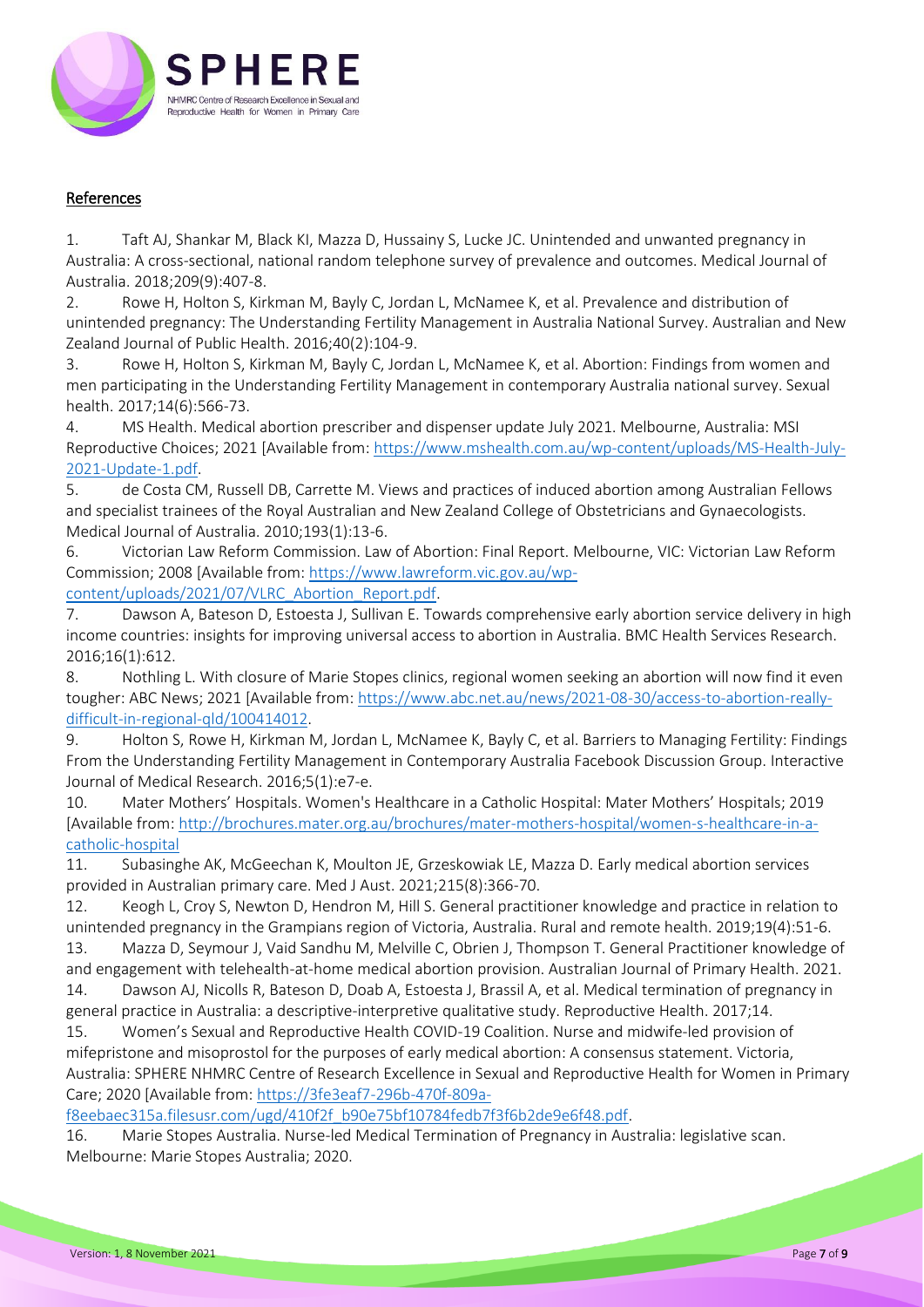

17. Mainey L, O'Mullan C, Reid-Searl K, Taylor A, Baird K. The role of nurses and midwives in the provision of abortion care: A scoping review. J Clin Nurs. 2020;29(9-10):1513-26.

18. World Health Organization. Health worker roles in providing safe abortion care and post abortion contraception. Geneva: World Health Organization; 2015.

19. Deb S, Subasinghe AK, Mazza D. Providing medical abortion in general practice: General practitioner insights and tips for future providers. Australian Journal of General Practice. 2020;49(6).

20. Rowe H, Holton S, Kirkman M, Bayly C, Jordan L, McNamee K, et al. Abortion: findings from women and men participating in the nderstanding Fertility Management in contemporary Australia national survey. Sexual health. 2017;14(6):566-73.

21. Sifris R, Penovic T. Barriers to abortion access in Australia before and during the COVID-19 pandemic. Women's Studies International Forum. 2021;86:102470.

22. Barwick A, Wijesinghe E. Women's health: Medical termination of pregnancy the myths, misconceptions and mandatory requirements. Australian Pharmacist. 2019;38(4):22-6.

23. Cartwright AF, Karunaratne M, Barr-Walker J, Johns NE, Upadhyay UD. Identifying National Availability of Abortion Care and Distance From Major US Cities: Systematic Online Search. Journal of Medical Internet Research. 2018;20(5).

24. Shankar M, Black KI, Goldstone P, Hussainy S, Mazza D, Petersen K, et al. Access, equity and costs of induced abortion services in Australia: a cross-sectional study. Australian and New Zealand Journal of Public Health. 2017;41(3):309-14.

25. LaRoche KJ, Wynn LL, Foster AM. "We've got rights and yet we don't have access": Exploring patient experiences accessing medication abortion in Australia. Contraception. 2020;101(4):256-60.

26. Doran F, Hornibrook J. Barriers around access to abortion experienced by rural women in New South Wales, Australia. Rural Remote Health. 2016;16(1).

27. Belton S, McQueen G, Ali E. Impact of legislative change on waiting time for women accessing surgical abortion services in a rural hospital in the Northern Territory. Australian and New Zealand Journal of Obstetrics and Gynaecology. 2020;60(3):459-64.

28. O'Rourke A, Belton S, Mulligan E. Medical abortion in Australia: What are the clinical and legal risks? Is medical abortion over-regulated? J Law Med. 2016;24(1):221-38.

29. Mazza D, Burton G, Wilson S, Boulton E, Fairweather J, Black KI. Medical abortion. Australian Journal of General Practice. 2020;49(6):324-30.

30. Doran F, Hornibrook J. Rural New South Wales women's access to abortion services: Highlights from an exploratory qualitative study. Australian Journal of Rural Health. 2014;22(3):121-6.

31. Department of Health. COVID-19 Temporary MBS Telehealth Services [Online]. Department of Health, Australian Government; 2021 [Available from:

[http://www.mbsonline.gov.au/internet/mbsonline/publishing.nsf/Content/Factsheet-TempBB.](http://www.mbsonline.gov.au/internet/mbsonline/publishing.nsf/Content/Factsheet-TempBB)

32. Endler M, Lavelanet A, Cleeve A, Ganatra B, Gomperts R, Gemzell-Danielsson K. Telemedicine for medical abortion: A systematic review. BJOG: An International Journal of Obstetrics & Gynaecology. 2019;126(9):1094-102.

33. Grindlay K, Lane K, Grossman D. Women's and Providers' Experiences with Medical Abortion Provided Through Telemedicine: A Qualitative Study. Women's Health Issues. 2013;23(2):e117-e22.

34. Cashman C, Downing SG, Russell D. Women's experiences of accessing a medical termination of pregnancy through a Queensland regional sexual health service: a qualitative study. Sexual health. 2021;18(3):232-8.

35. Fix L, Seymour JW, Sandhu MV, Melville C, Mazza D, Thompson T. At-home telemedicine for medical abortion in Australia: a qualitative study of patient experiences and recommendations. BMJ Sexual & Reproductive Health. 2020;46(3):172-6.

36. Magin P, Morgan S, Henderson K, Tapley A, Scott J, Spike N, et al. The Registrars' Clinical Encounters in Training (ReCEnT) project: Educational and research aspects of documenting general practice trainees' clinical experience. Australian Family Physician. 2015;44(9):681-4.